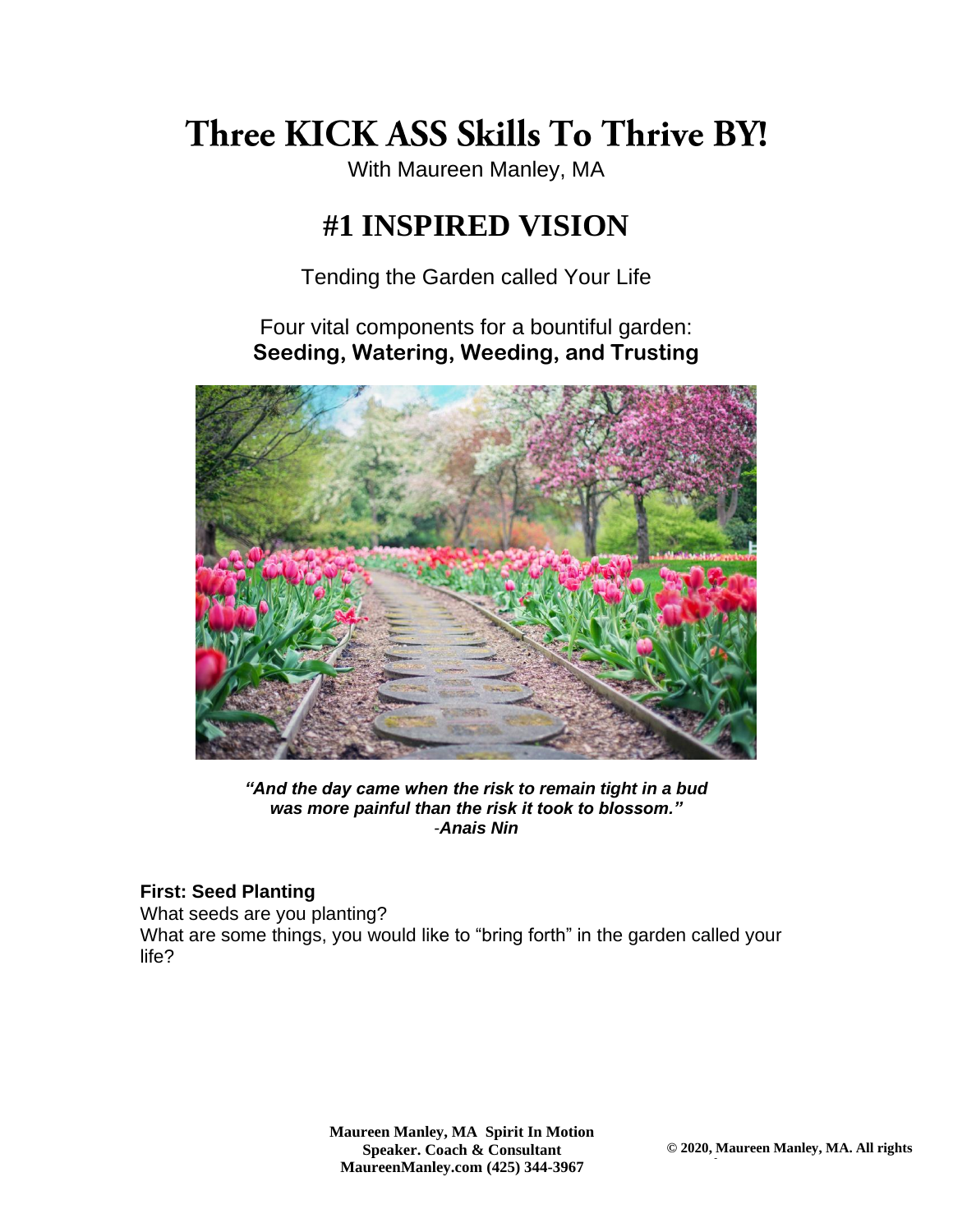

What are the seeds you wish to plant?

- 1.
- 
- 2.
- 3.
- 4.
- 5.

#### **Second: Watering and Care**



How will you water and feed these seeds?

- 1.
- 2.
- 3.

**Maureen Manley, MA Spirit In Motion Speaker. Coach & Consultant [MaureenManley.com](http://www.maureenmanley.com/) (425) 344-3967**

Think of watering as where you give your **TIME & ATTENTION.**  Things that are not watered and cared for wither away.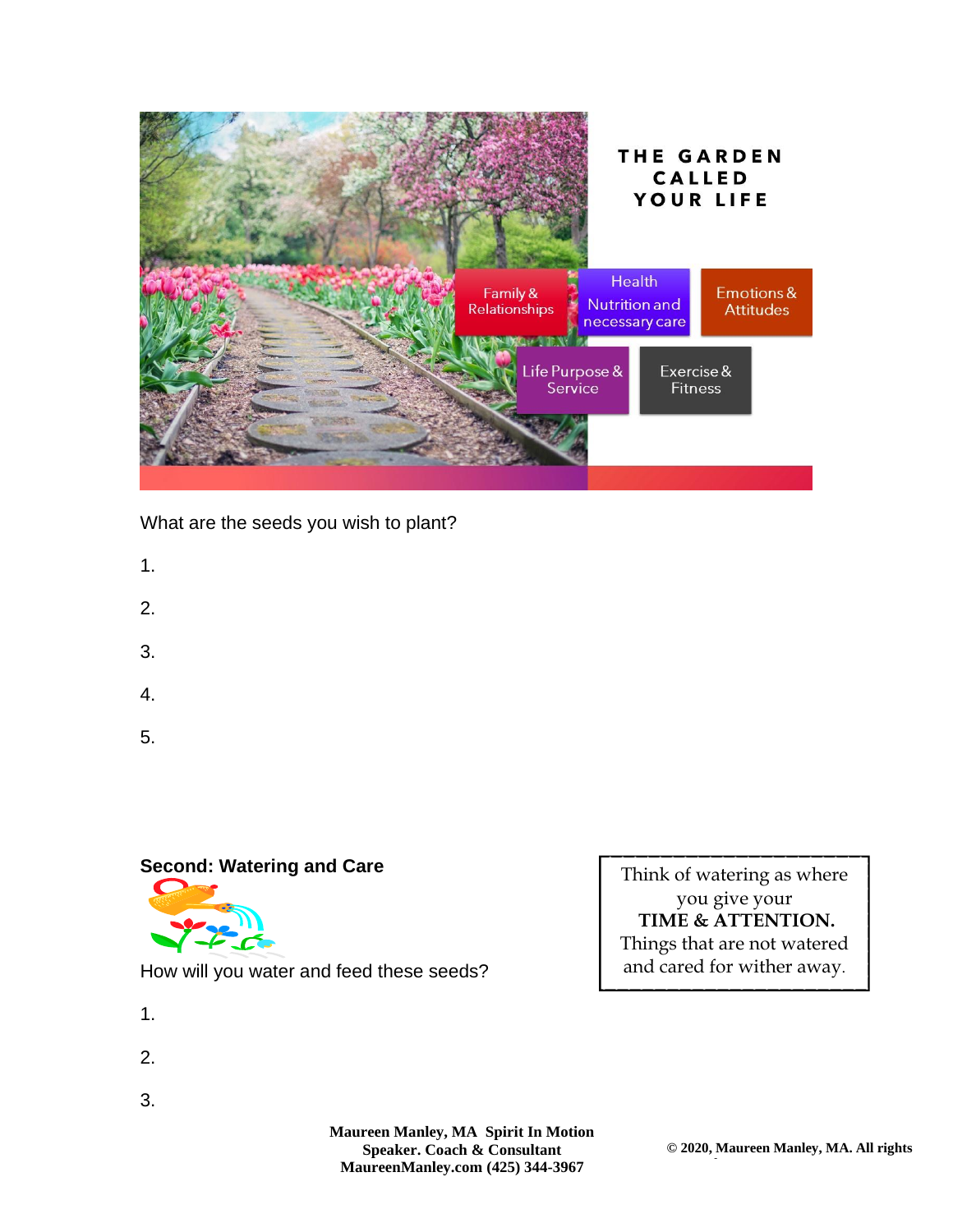4.

5.

#### **Third: Weeding**



*Weeds distract from the beauty you have planted. Weeds can suffocate the new growth.*

"Weeds" are those things that get in the way of the new growth?

Weeds can show up as:

- ➢ Negative self-talk.
- $\triangleright$  Not believing in your ability to succeed.
- ➢ Immediate gratification activities found elsewhere.
- $\triangleright$  Fear of what others think.
- ➢ Thinking you must be a perfect, or even a good "gardener" to begin.
- $\triangleright$  The belief you could possibly fail.

What are some potential "weeds" that my crop up in your garden?

- 1.
- 
- 2.
- 3.
- 4.
- 5.

How will you manage your "weed control" program?

- 1.
- 2.
- 3.
- 4.
- 5.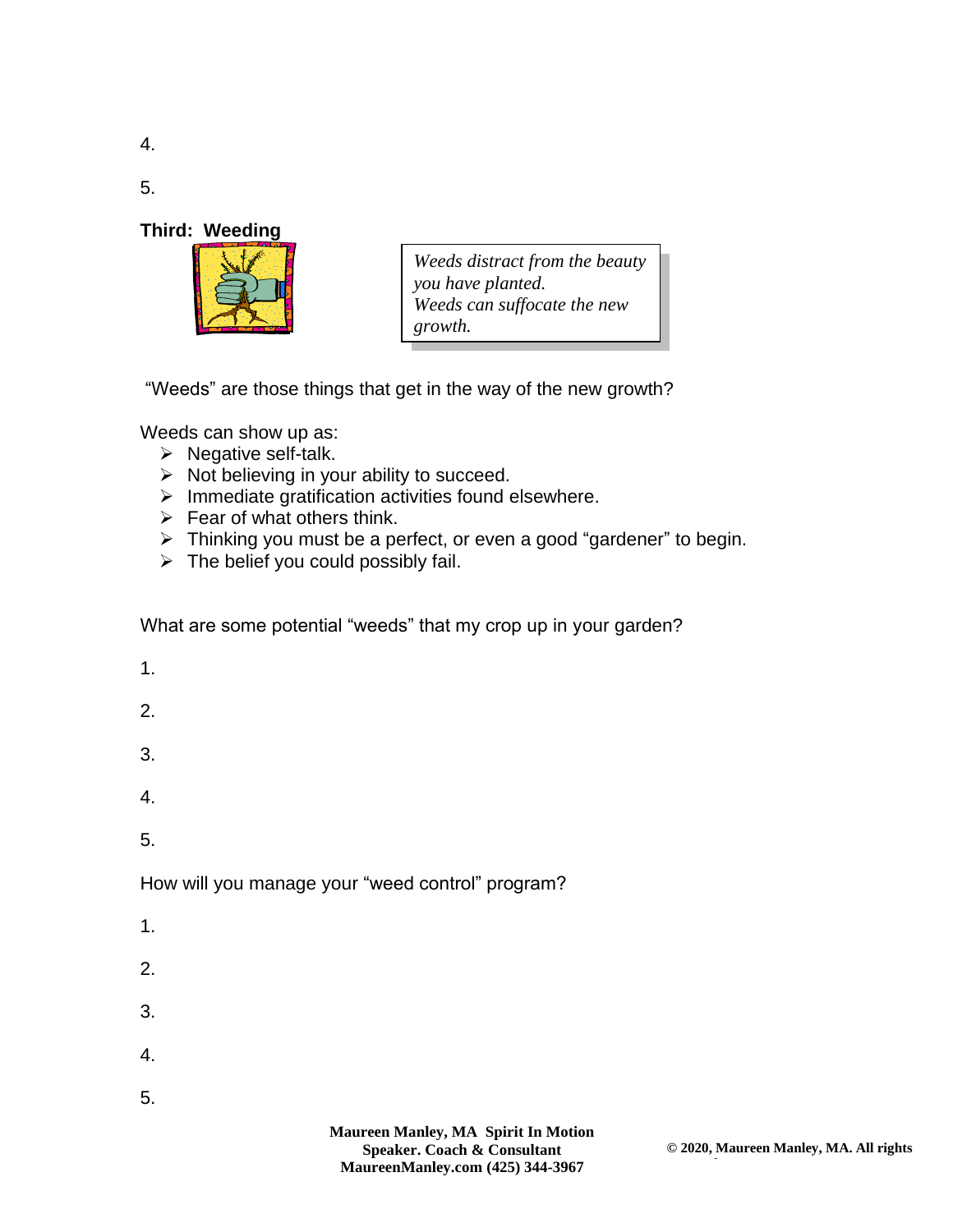#### **Fourth: Trust**

Trusting the *process*: continuing to tend your garden through harvest time*!*

*You cannot abandon your seeds and expect them to flourish. You also cannot keep digging up the seeds to see how they are doing!*

How will you manage your "growing" process? List some way you exercise you trust and faith muscles while tending your garden?

- 1.
- 2.
- 3.
- 4.
- 5.

### **Fuel your Inspired Vision with Your WHY'S**

*Some examples of WHY'S*

- ❖ To be physically strong and healthy.
- ❖ To be mentally strong.
- ❖ To be emotionally strong.
- ❖ To be spiritually strong.
- ❖ To be able to respond well to adversity.
- ❖ To be a great mother, father, spouse, friend, and citizen.
- ❖ To contribute to family, work, and society.
- ❖ To have purpose and meaning.
- ❖ To develop and grow.
- ❖ To have confidence and self-esteem.
- ❖ To be fulfilled, at peace and satisfied with self and life.